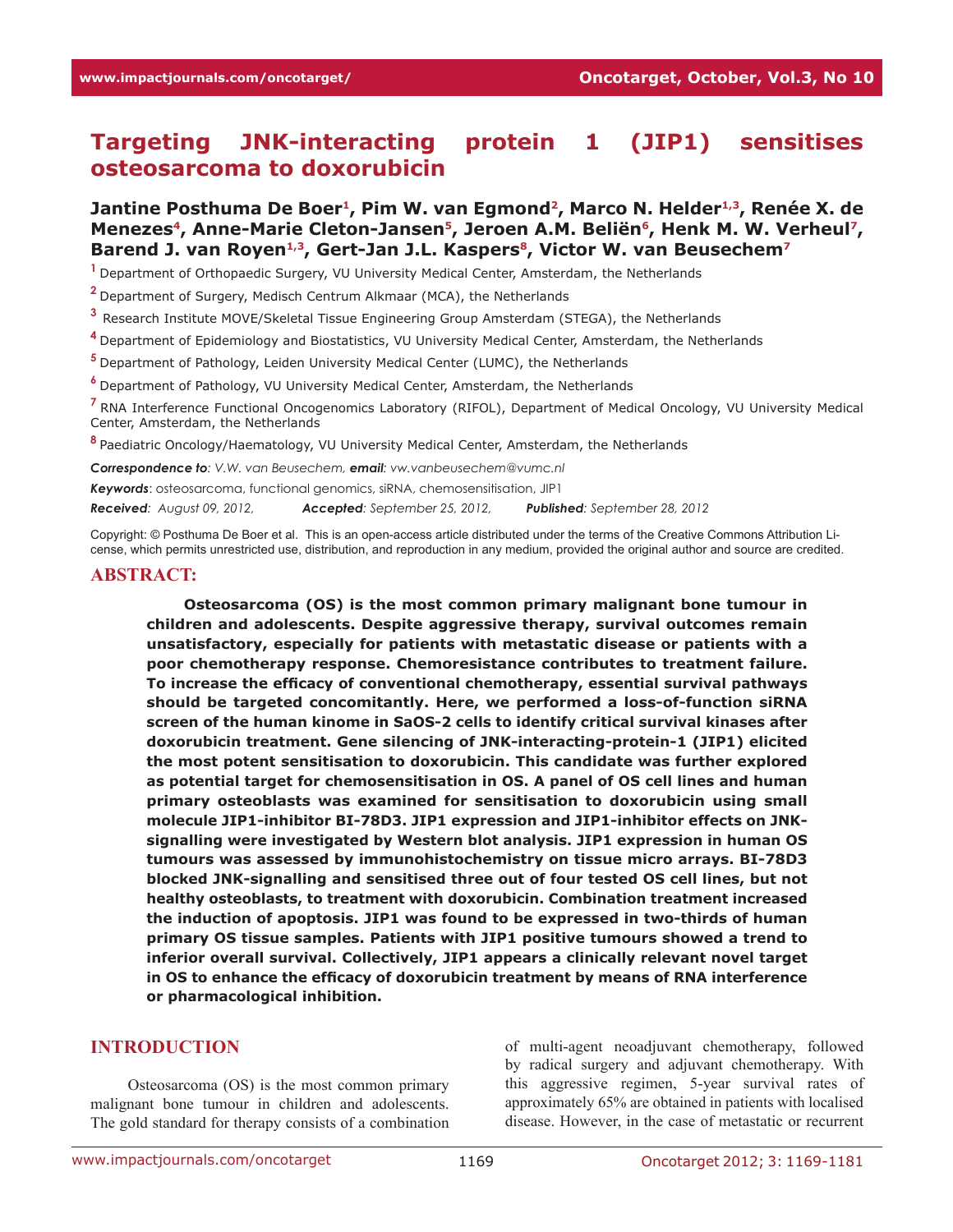disease, 5-year survival rates are reduced to only 20% [1-4]. Chemoresistance, both intrinsic and acquired, is a key issue in the failure of current treatment to cure patients with OS [5,6]. A variety of combination therapy regimens and dose escalation of several therapeutics have not improved survival outcomes. Also, the current chemotherapy regimens are demanding for the patients and serious adverse effects, such as severe mucositis, bone-marrow depression and cardiotoxicity are often encountered. [7-10] In order to improve treatment efficacy whilst limiting adverse effects, new treatment strategies for OS are warranted.

Targeting essential survival pathways in combination with conventional therapy could be a strategy to improve the efficacy of current drug regimens. The identification of key regulators of drug response is an essential step in the design of such new targeted treatment strategies. RNA interference (RNAi)-based screening is a powerful technology for the discovery of candidate drug targets in malignant cells [11-13]. Proteins of the human kinome are involved in many cellular processes, including inter- and intra-cellular signalling, gene transcription, metabolism, cell shape and motility, proliferation, differentiation, survival and apoptosis. Kinases are known to play essential roles in disease development [14,15] and the kinome is therefore likely to harbour potential drug targets. Furthermore, kinases have been the subject of the design and development of small molecule drugs that target specific pathways in malignant cells [16-20]. This has confirmed the feasibility of targeting kinases with specific small molecules and their utility as targets for therapy. Here, we performed an siRNA screen of the human kinome to systematically identify genes that are involved in the survival of OS cells treated with



**Figure 1: siRNA library screen of the human kinome identifies enhancers of doxorubicin response in OS.** (A) Schematic overview of the set-up of the screens performed with pools of 4 siRNAs against 788 human kinases and kinase-associated genes in SaOS-2 cells. (B) Screen results of the 10 selected candidate hits showing the effects of gene-silencing only (grey bars) versus gene-silencing + doxorubicin treatment (black bars) on cell viability. Bars represent the average cell viability measured in the 3 screens; error bars indicate standard deviations (SD). (C) Pie chart summarizing the secondary screen results. The chart shows the number of separate siRNA duplexes of 4 individual siRNAs tested per gene, that reproduced the doxorubicin-sensitising phenotype of the pooled siRNAs per gene. (Bar graphs for the separate siRNA duplexes are provided in panel D for JIP1 and *Supplementary Figure S1* for the other genes). (D) Confirmation of the doxorubicin-sensitising phenotype with siRNAs against JIP1. Cells were transfected with the indicated siRNA duplex and cultured in the presence (black bars) or absence (grey bars) of doxorubicin at IC20 concentration. Bars represent results from an experiment performed in triplicate; error bars indicate SD..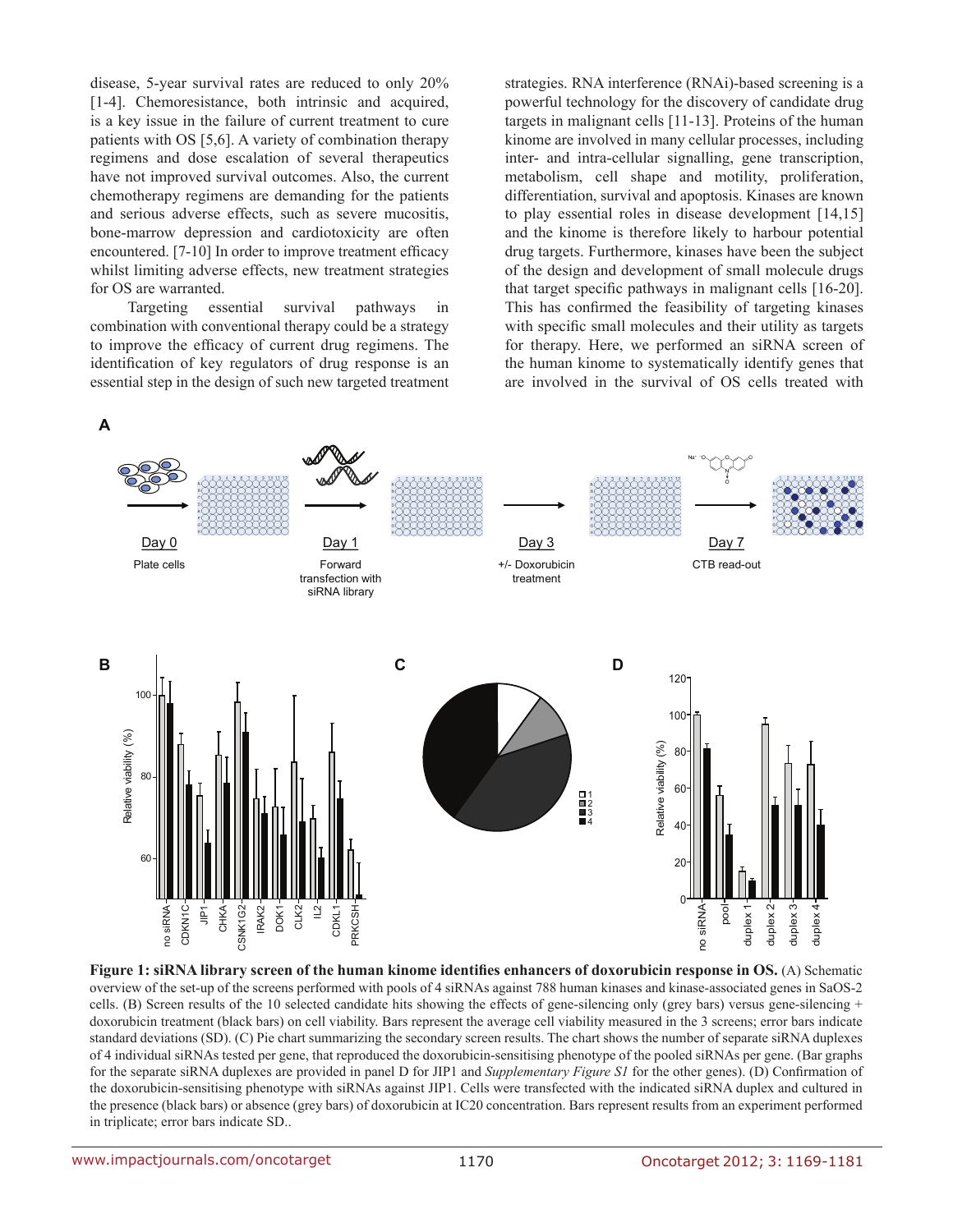doxorubicin. One candidate, MAPK8IP1, which encodes mitogen-activated protein kinase 8 interacting protein 1, also known as JNK-interacting protein 1 (JIP1), was further analysed for its potential use as a target for sensitisation of OS to doxorubicin.

### **Results**

#### *siRNA screening identifies regulators of doxorubicin response in OS cells*

In order to identify regulators of doxorubicin response in OS, we performed cell viability screens on SaOS-2 cells using an siRNA library targeting the human kinome (Figure 1A). Screens were performed three times, each time including pairs of plates with and without doxorubicin treatment at an approximate IC20 expression and the unit of the unit of the concentration. Assay metrics based on mock- versus siPLK1-treated wells revealed Z'-factors ranging from 0.69 to 0.82 in the three experiments, indicating strong  $\overline{B}$  of  $\overline{B}$  and  $\overline{B}$  and  $\overline{B}$  and  $\overline{B}$ assay resolution [21]. *Supplementary Table S1* lists robust z-scores of all tested genes per screen. The effects of doxorubicin plus siRNA treatment were analysed using relative via<br>
relative via<br>
relative via<br>
relative via<br>
relative via<br>
relative via<br>
relative via<br>
relative via<br>
relative via<br>
relative via<br>
relative via<br>
relative via<br>
relative via<br>
relative via<br>
relative via<br>
relative via

an empirical-Bayes linear model. *Supplementary Table S2* lists the computed treatment effects for all tested genes. Table 1 lists the genes that showed a most significant combination treatment effect (threshold  $p < 0.025$ ). As indicator of the sensitising potential of gene silencing to doxorubicin treatment we calculated relative cytotoxicities (i.e., doxorubicin plus siRNA effect/doxorubicin effect). We then selected 10 candidate genes that met the following criteria:  $p < 0.025$  and FDR  $< 0.4$  and/or  $p <$  $0.025$  and relative cytotoxicity  $> 3$ -fold. The mean relative cell viabilities of SaOS-2 cells treated with the selected siRNAs in the presence or absence of doxorubicin are shown in Figure 1B. siRNA against JIP1 appeared to elicit the most potent and highly significant enhancement of doxorubicin-induced cell kill (relative cytotoxicity  $= 8.6$ ;  $p = 1.0*E-04$ ; FDR = 2%). To confirm the findings in the primary screen for the 10 candidate genes, the candidates were reanalysed using 4 siRNAs directed against different sequences on their mRNA. For 8 candidate genes, the doxorubicin-sensitising phenotype could be reproduced with at least 3 individual siRNAs, suggesting that they represent genuine therapeutic targets (Figure 1C). Figure 1D shows the reanalysis results for JIP1. Three siRNAs (i.e., duplexes #2, #3, and #4) clearly enhanced cell kill



**Figure 2: siRNA targeting JIP1 reduces JIP1 mRNA and protein expression in SaOS2 cells and causes increased**  sensitivity to doxorubicin. (A) JIP1 mRNA silencing after transfection of JIP1 siRNA duplexes, analysed by RT-qPCR. JIP1 mRNA expression levels were normalised to GAPDH mRNA levels for each sample. Bars represent experiments performed in triplicate, error bars indicate SD. Results could not be obtained with JIP1 siRNA duplex #1 due to major cytotoxicity upon transfection of this siRNA. (B) Western blot analysis of JIP1 protein depletion at the indicated time-points after transfection of JIP1 siRNA duplex #2. (C) Dose-response curve of cells treated with doxorubicin (closed squares) and cells treated with doxorubicin after JIP1 gene silencing using JIP1 siRNA duplex #2 (open triangles). Results were obtained in an experiment performed in triplicate; error bars indicate SD. The JIP1 silenced cells 60 show a significantly increased sensitivity to doxorubicin treatment (student's t-test at IC50; p < 0.0001). Relation<br>of via<br> $\frac{4}{2}$ <br> $\frac{4}{2}$ <br>**pa**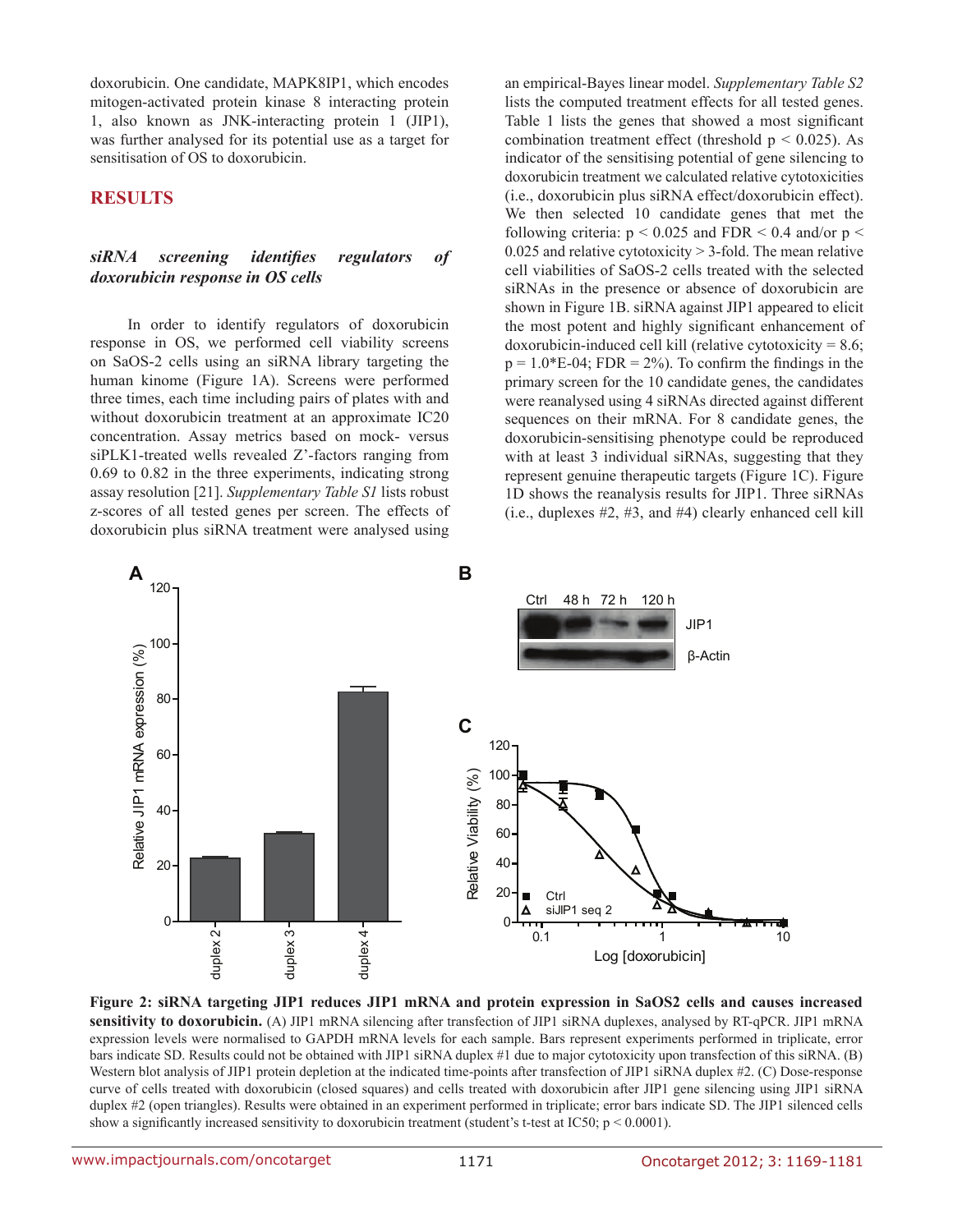after doxorubicin treatment, confirming the phenotypethat was observed with the siRNA pool. In fact, these siRNAs exhibited a more selective effect, as they caused less direct cytotoxicity than the pool in the absence of doxorubicin. This could be explained by a profound cytotoxicity induced upon transfection of siRNA duplex #1. For this reason, siRNA duplex #1 was considered to elicit an offtarget effect and was excluded from further analyses. Supplementary Figure S1 shows the reanalysis results of the remaining 9 candidate genes. For 7 candidate genes, i.e. CDKN1C, JIP1, CHKA, CSNK1G2, IRAK2, DOK1, CLK2 and IL2, the doxorubicin-sensitising phenotype could be reproduced with at least 3 individual siRNAs. Two genes could not be confirmed; CDKL1 had only 2 effective duplexes and PRKCSH was excluded from further analysis because three of the tested duplexes induced an increase in cell viability, yielding only 1 effective duplex for this gene.

# *Depleting OS cells from JIP1 protein increases doxorubicin-induced cell death.*

Based on the siRNA screens, we selected JIP1 for further investigations. First, we assessed the genesilencing efficiency obtained with the three functional JIP1 siRNA duplexes using qRT-PCR. Figure 2A shows that JIP1 siRNA duplex #2 was the most effective in suppressing JIP1 mRNA. Silencing JIP1 also depleted SaOS-2 cells of the protein product, as shown by Western blot analysis (Fig 2B). Decreased JIP1 protein expression became evident 2 days after transfection and was most pronounced at day 3. Doxorubicin dose-response curves for SaOS-2 cells and SaOS-2 cells transfected with JIP1 siRNA #2 (Fig 2C) demonstrated a significant shift in IC50, from 0.7 μg/mL for the control treated cells to 0.3  $\mu$ g/mL for the JIP1 silenced cells (student's t-test, p < 0.0001). Hence, efficient siRNA-mediated silencing of JIP1 in SaOS-2 cells reduced JIP1 protein expression, sensitising the cells to doxorubicin treatment.

| Accession<br>number                                                                                                                                                                                                                  | Gene symbol Gene name |                                                                        | p-value   | t-statistic | <b>FDR</b> | Relative<br>cytotoxicity |
|--------------------------------------------------------------------------------------------------------------------------------------------------------------------------------------------------------------------------------------|-----------------------|------------------------------------------------------------------------|-----------|-------------|------------|--------------------------|
| NM_000076                                                                                                                                                                                                                            | <b>CDKN1C</b>         | cyclin-dependent kinase inhibitor 1C<br>(p57, Kip2)                    | 6.3E-05   | $-4.00$     | 0.02       | 5.4                      |
| NM_005456                                                                                                                                                                                                                            | JIP1<br>(MAPK8IP1)    | mitogen-activated protein kinase 8<br>interacting protein 1            | $1.0E-04$ | $-3.89$     | 0.02       | 8.6                      |
| NM 212469                                                                                                                                                                                                                            | <b>CHKA</b>           | choline kinase alpha                                                   | $1.1E-03$ | $-3.26$     | 0.12       | 5.7                      |
| NM 001319                                                                                                                                                                                                                            | CSNK1G2               | casein kinase 1, gamma 2                                               | 3.7E-03   | $-2.90$     | 0.22       | 2.7                      |
| NM 001570                                                                                                                                                                                                                            | IRAK2                 | interleukin-1<br>receptor-associated<br>kinase-like 2                  | 3.8E-03   | $-2.89$     | 0.22       | 8.0                      |
| NM 001381                                                                                                                                                                                                                            | DOK1                  | docking protein 1, 62kDa (downstream<br>of tyrosine kinase 1)          | 5.3E-03   | $-2.79$     | 0.28       | 4.4                      |
| NM 001291                                                                                                                                                                                                                            | CLK <sub>2</sub>      | CDC-like kinase 2                                                      | $7.1E-03$ | $-2.69$     | 0.35       | 1.9                      |
| NM 020421                                                                                                                                                                                                                            | ADCK1                 | aarF domain containing kinase 1                                        | 9.1E-03   | $-2.61$     | 0.41       | 1.3                      |
| NM 031284                                                                                                                                                                                                                            | ADP-GK                | ADP-dependent glucokinase                                              | 0.011     | $-2.55$     | 0.44       | 2.0                      |
| NM_004196                                                                                                                                                                                                                            | CDKL1                 | cyclin-dependent<br>kinase-like<br>(CDC2-related kinase)               | 0.011     | $-2.54$     | 0.44       | 3.6                      |
| NM 000586                                                                                                                                                                                                                            | IL2                   | interleukin 2                                                          | 0.013     | $-2.48$     | 0.49       | 5.2                      |
| NM_014826                                                                                                                                                                                                                            | CDC42BPA<br>(a)       | CDC42 binding protein kinase alpha<br>(DMPK-like)                      | 0.016     | $-2.42$     | 0.49       | 11.1                     |
| NM 052947                                                                                                                                                                                                                            | <b>HAK</b><br>(ALPK2) | alpha-kinase 2                                                         | 0.016     | $-2.42$     | 0.49       | 1.1                      |
| NM 198452                                                                                                                                                                                                                            | <b>PNCK</b>           | up-regulated<br>pregnancy<br>non-<br>ubiquitously expressed CaM kinase | 0.020     | $-2.33$     | 0.54       | 3.0                      |
| NM 001025778                                                                                                                                                                                                                         | VRK3                  | vaccinia related kinase 3                                              | 0.021     | $-2.31$     | 0.55       | 1.9                      |
| NM 001001329                                                                                                                                                                                                                         | <b>PRKCSH</b>         | protein kinase C substrate 80K-H                                       | 0.024     | $-2.26$     | 0.61       | 7.0                      |
| The top 16 genes that, upon silencing elicit a statistically significant ( $p < 0.025$ ) increase in sensitivity to doxorubicin                                                                                                      |                       |                                                                        |           |             |            |                          |
| treatment in osteosarcoma cells with corresponding p-values and t-statistics for treatment effect, and false discovery rates<br>for each gene. Relative cytotoxicity is defined as doxorubicin plus siRNA effect/doxorubicin effect. |                       |                                                                        |           |             |            |                          |
| excluded from further analysis due to high direct cytotoxicity upon siRNA treatment alone<br>a                                                                                                                                       |                       |                                                                        |           |             |            |                          |

# **Table 1: Primary screen hit list**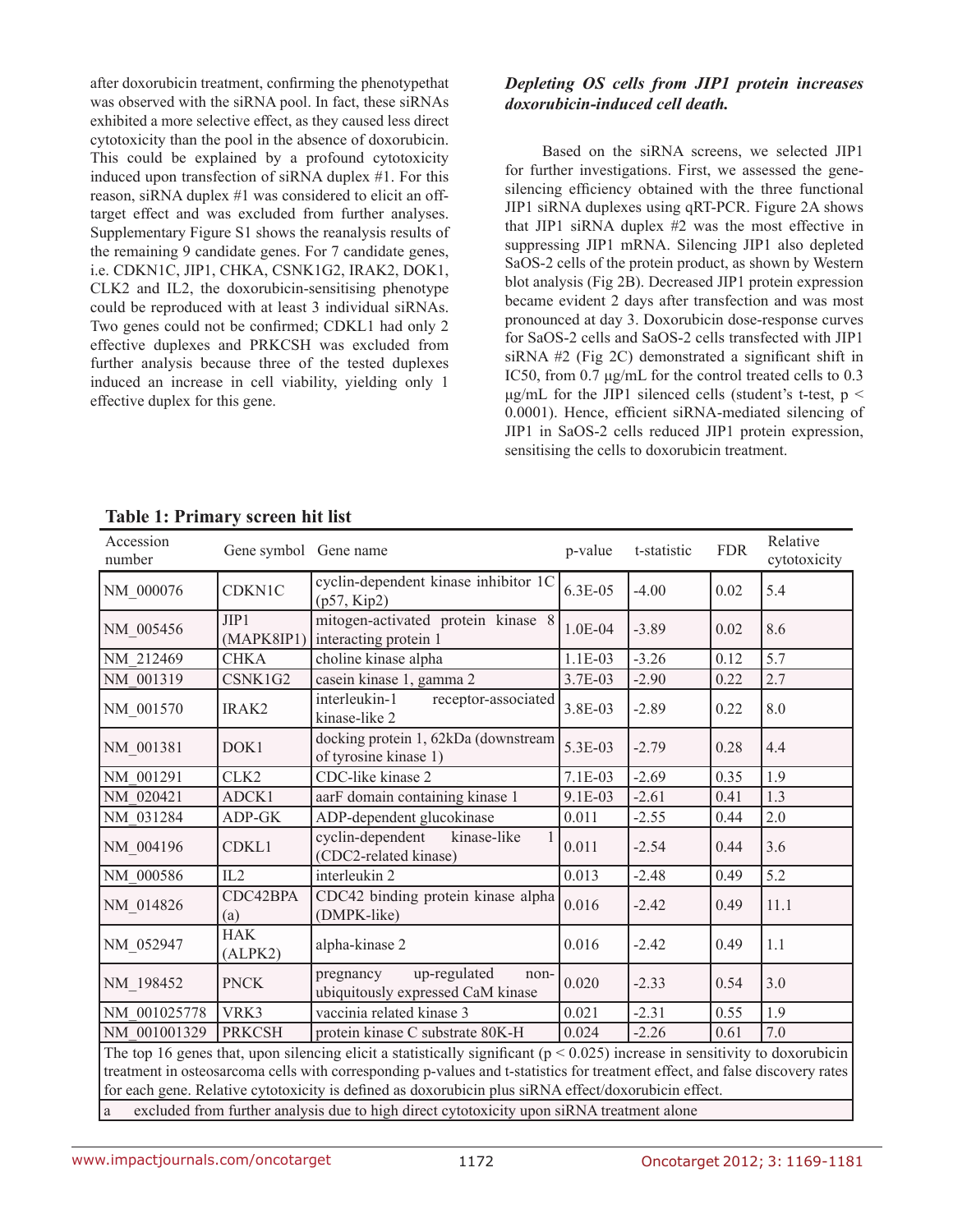### *Selective sensitisation of OS cells to doxorubicininduced apoptosis using a small molecule JIP1 inhibitor drug.*

Next, we investigated the effect of JIP1 inhibition using a small molecule drug on sensitivity to doxorubicin in OS cells and primary (non-malignant) human osteoblasts. To this end, cells were subjected to a dose range of doxorubicin concentrations in the presence or absence of a non-toxic dose (10 nM) of the small molecule JIP1-inhibitor BI-78D3 (22) that binds competitively at the JNK-binding site of JIP1. BI-78D3 increased sensitivity to doxorubicin treatment in 3 out of 4 tested OS cell lines, but not in primary osteoblasts (Fig 3A). IC50s were significantly decreased in SaOS-2 ( $p < 0.05$ ), LM7  $(p < 0.0001)$  and MG-63  $(p < 0.0001)$  cells. To investigate if the combined effect of doxorubicin treatment and JIP1 inhibition was associated with stimulation of apoptotic cell death, we measured caspase-3 and caspase-7 activity in OS cells treated with doxorubicin in the presence or absence of 10nM BI-78D3. In all four OS cell lines, doxorubicin increased caspase activity (by 1.3 to 2.8 fold). In SaOS2, LM7 and MG-63 cells, caspase activity was further increased (to 2.5 to 3.8-fold) by addition of the JIP1-inhibitor (Fig 3B). This was significant in LM7  $(p < 0.01)$  and MG-63  $(p = 0.01)$  cells and approached significance in SaOS2 cells ( $p = 0.08$ ). Contrarily, BI-



**Figure 3: JIP1 inhibition sensitises OS cells but not normal osteoblasts to doxorubicin-induced apoptosis.** (A) Cells were treated in triplicate with doxorubicin (closed squares) or with doxorubicin and JIP1-inhibitor BI-78D3 (open triangles) and cell viability was determined four days later. Sigmoidal dose-response curves were created and IC50 values were calculated. The sensitising effect of JIP1 inhibition to doxorubicin treatment is significant in three out of four OS cell lines, (student's t-test at IC50; U2OS,  $p = 0.19$ , n.s; SaOS-2, p < 0.05; LM7 and MG-63, p < 0.0001). Human primary osteoblasts Hum63 and Hum65 do not show sensitisation to doxorubicin treatment in the presence of the JIP1-inhibitor (student's t-test at IC50;  $p = 0.459$  and  $p = 0.417$  respectively). (B) Caspase activation in OS cells treated with doxorubicin (grey bars) or with doxorubicin and JIP1-inhibitor BI-78D3 (black bars). White bars represent the control condition, which was set to 1. Bars represent an experiment performed in triplicate, error bars indicate SD. After combination treatment, caspase activity is distinctly higher in SaOS2, LM7 and MG-63 compared to doxorubicin treatment alone (student's t-test; LM7: \*\*, p < 0.01; MG-63: \*, p < 0.05; SaOS2, p = 0.08). In U2OS cells, caspase activity is comparable with and without JIP1 inhibition (p = 0.48).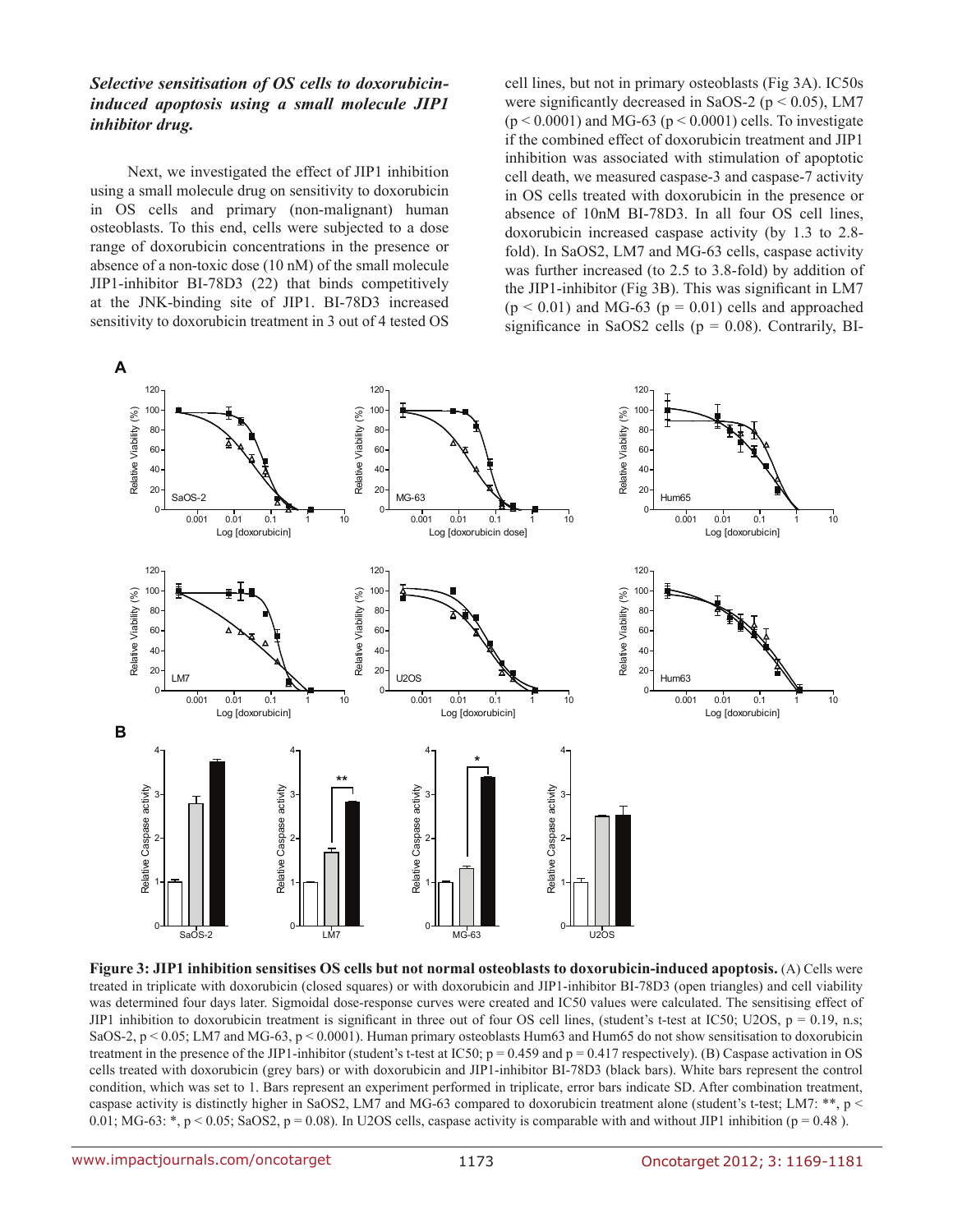78D3 did not augment caspase activation in U2OS cells  $(p = 0.48)$ . Thus, the results of the caspase activity assay were in agreement with the observations made in the dose-response experiments. We therefore conclude that sensitisation of OS cells to doxorubicin treatment by JIP1 inhibition is probably caused by promotion of doxorubicininduced apoptosis. Collectively, these data independently validate JIP1 as a regulator of doxorubicin response in OS and suggest that pharmacological inhibition of JIP1 could provide increased efficacy of doxorubicin treatment in OS, while sparing healthy bone cells.

### *BI-78D3 inhibits JIP1-JNK interaction and JNKphosphorylation in OS cells.*

JIP1 is a scaffold protein that selectively mediates JNK signalling by assembling specific components of the MAPK cascade, including MLK, MKK4 and MKK7, in a signalling complex and JIP1 appears essential for JNK activation or maintenance of JNK phosphorylation. (22- 28). In response to environmental stress, JNK is activated by phosphorylation of residues in its activation loop by MKK4 and MKK7, which in turn are activated by MLK. Apart from this, JIP1 has also been implicated in Akt1 activation and suppression of Notch1 activity. (29, 30). Western blot analysis demonstrated that JIP1 is expressed in all tested OS cell lines and at a lower level in primary osteoblasts (Fig 4A). We then investigated JIP1 expression and JNK phosphorylation in response to doxorubicin and BI-78D3 treatment in LM7 and U2OS cells. These cell lines respectively showed a strong and absent sensitisation to doxorubicin efficacy by treatment with JIP1-inhibitor BI-78D3. Treatment with doxorubicin did

not affect JIP1 expression (Fig 4B). p-JNK could not be detected in whole cell lysates (not shown). However, upon immunoprecipitation with an anti-JIP1 antibody, p-JNK could be detected in both cell lines (Fig 4B). Doxorubicin treatment increased p-JNK in complex with JIP1 in LM7 cells, but not in U2OS cells. Concurrent treatment with BI-78D3 diminished p-JNK in both cell lines to undetectable levels, indicating successful inhibition of the JIP1-JNK interaction and JNK phosphorylation (Fig 4B). Together, these results suggest that inhibition of JIP1 increases the cytotoxicity of doxorubicin in cells that respond to doxorubicin treatment by increased JNK-signalling via assembly of the JIP1-JNK signalling complex.

#### *JIP1 is expressed in a majority of OS tumour specimens and is associated with poor survival*

To assess the clinical relevance of JIP1 and to investigate if JIP1 could be considered a biomarker for OS, tissue micro arrays (TMAs) containing 647 cores of human primary OS samples (corresponding to 130 OS patients) were stained and analysed for JIP1 expression. Every tumour was represented by three cores on the TMAs and certain patients were represented more than once on the TMA i.e., with cores belonging to primary biopsies, first resections and metastases. Staining results were then correlated to clinical data. All samples were independently scored by two of the authors, with high observer agreement (*Supplementary Table S3*). Due to loss of tissue from the slide as a result of the cutting and staining procedures, 200 cores were unsuited for scoring, leaving 447 scored tissue cores. Of these, 67% were valued "positive" and 33% were valued "negative".



**Figure 4: JIP1-inhibitor BI-78D3 reduces JIP1/p-JNK complexes in doxorubicin treated OS cells.** (A) Western blot analysis of baseline JIP1 levels in human OS cell lines and human primary osteoblast culture Hum71. All OS cell lines exhibit higher JIP1 levels than the human primary osteoblasts. (B) Immunoprecipitation and Western blot analysis of the JIP1/JNK activation module. LM7 and U2OS cells were treated with doxorubicin either in the presence or absence of BI-78D3. Whole cell lysates were analysed for JIP1 expression with β-actin serving as control for equal loading. In addition, cell lysates were immunoprecipitated with an anti-JIP1 antibody and Western blot analysis was done with an anti-p-JNK antibody. Doxorubicin-treated LM7 cells show an increased expression level of p-JNK compared to untreated cells, whereas in U2OS there is a slight decrease in p-JNK after doxorubicin treatment. After concurrent treatment with BI-78D3, p-JNK expression levels are diminished, indicative of inhibition of JIP1 scaffold function.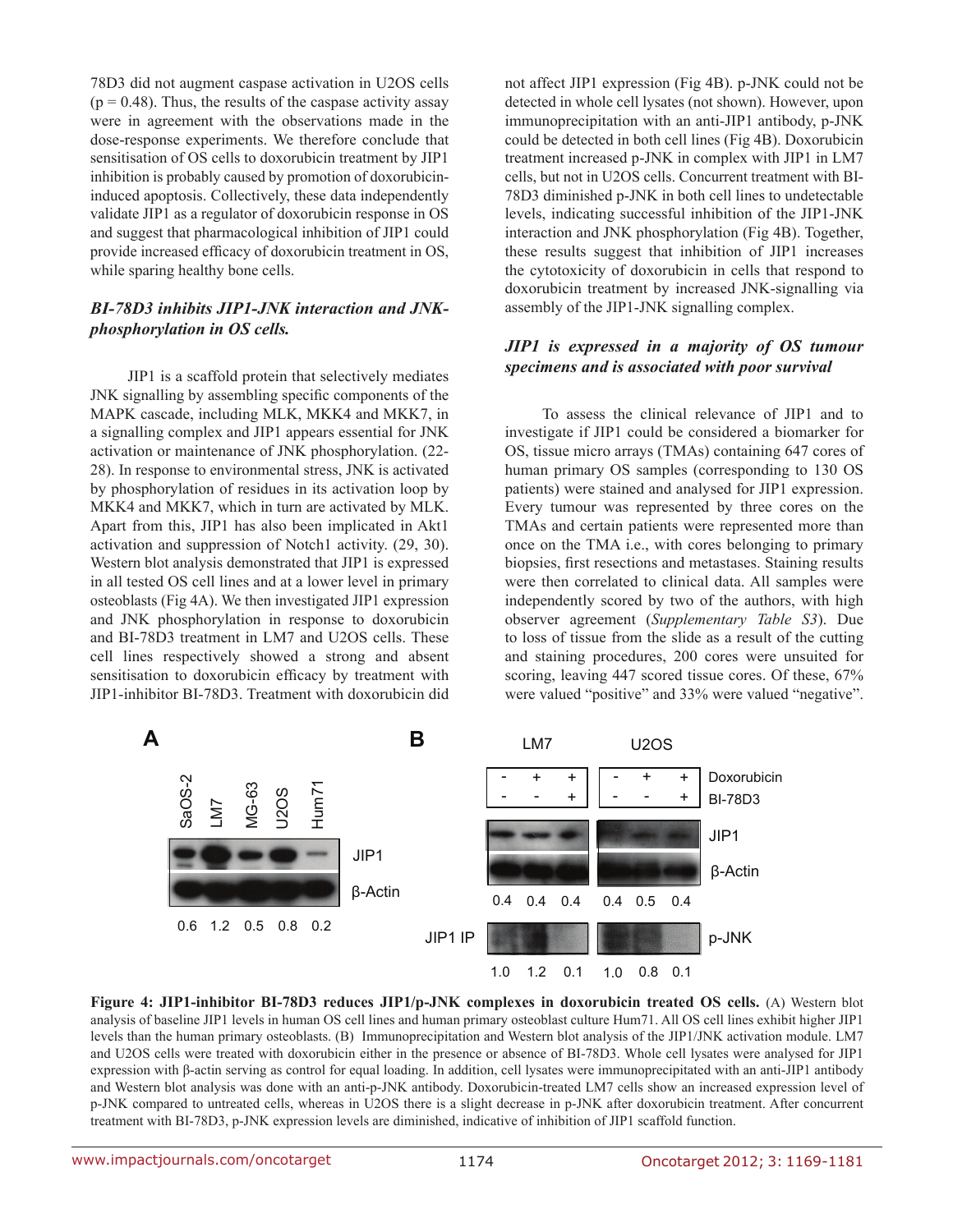To study the predictive value of JIP1 staining on overall survival, we selected first biopsy or resection samples only; first biopsies had not been exposed to pre-operative chemotherapy and resection samples had been exposed to pre-operative chemotherapy. Samples of recurrences (both metastatic and local) were excluded to avoid confounding for inferior survival outcome as a result of metastatic and/ or recurrent disease. After applying these criteria, data of 71 patients remained suitable for analysis. Figure 5 shows a Kaplan-Meier univariate analysis of JIP1 staining in tumour tissue as predictor of overall survival. Patients with JIP1 negative tumours showed a better survival outcome (mean 12.0 years) compared to patients with JIP1 positive tumours (mean 9.1 years); this difference in overall survival is borderline significant (LogRank,  $p = 0.056$ ). JIP1 staining did not significantly correlate with event-free survival ( $p = 0.3$ ) or with relapse ( $p = 0.2$ ). Moreover, we did not find a significant association between JIP1 staining and response to multi-agent chemotherapy (p=0.9) (*Supplementary Table S4*). Thus, while JIP1 staining did not directly correlate to the response to chemotherapy, JIP1 positivity did show a strong trend towards inferior overall survival outcome, suggesting a possible role for outcome prediction in patients with OS. Importantly, JIP1 was found to be expressed in a majority of primary OS tumour samples, suggesting that JIP1 could be considered a clinically relevant target for treatment.

#### **Discussion**

In this work, we applied a functional genomics approach to systematically identify kinases and kinaseassociated proteins that could be targets to enhance response to doxorubicin treatment in osteosarcoma. Doxorubicin is one of the major components of OS chemotherapy treatment, but its efficacy knows limitations in view of the 65% 5-year survival rate for patients with localised OS. Improving its efficacy could lead to enhanced tumour control or chemotherapy dose reduction in patients. The latter is relevant as doxorubicin is renowned for the serious adverse effects that regularly arise upon administration of this drug, especially cardiotoxicity (7). High throughput RNAi screens have previously been used successfully to identify essential oncogenes, modulators of response to anti-cancer drugs and cancer-specific targets for therapy (11-13, 31-33). Previous work in OS has led to the identification of potential therapeutic targets in OS by RNAi kinome library screening (34, 35).

In our siRNA library screen on SaOS-2 human OS cells, silencing of JIP1 led to the most potent and highly significant sensitisation to doxorubicin. This finding could be validated on SaOS-2 cells and two other p53 deficient OS cell lines using small molecule JIP1-inhibitor BI-78D3. OS cells expressed JIP1 at higher levels than normal osteoblasts and the sensitising effect of JIP1



**Figure 5: Kaplan-Meier overall survival analysis of OS patients with JIP1 positive or negative tumours.** Kaplan-Meier survival plot showing the cumulative survival of patients suffering from localised OS. Patients were divided into groups of patients with JIP1 positive tumours (55 samples) and those with JIP1 negative tumours (16 samples). The observed difference in cumulative survival between the two groups shows a trend towards inferior survival outcomes for patients with positive JIP1 staining ( $p = 0.056$ ).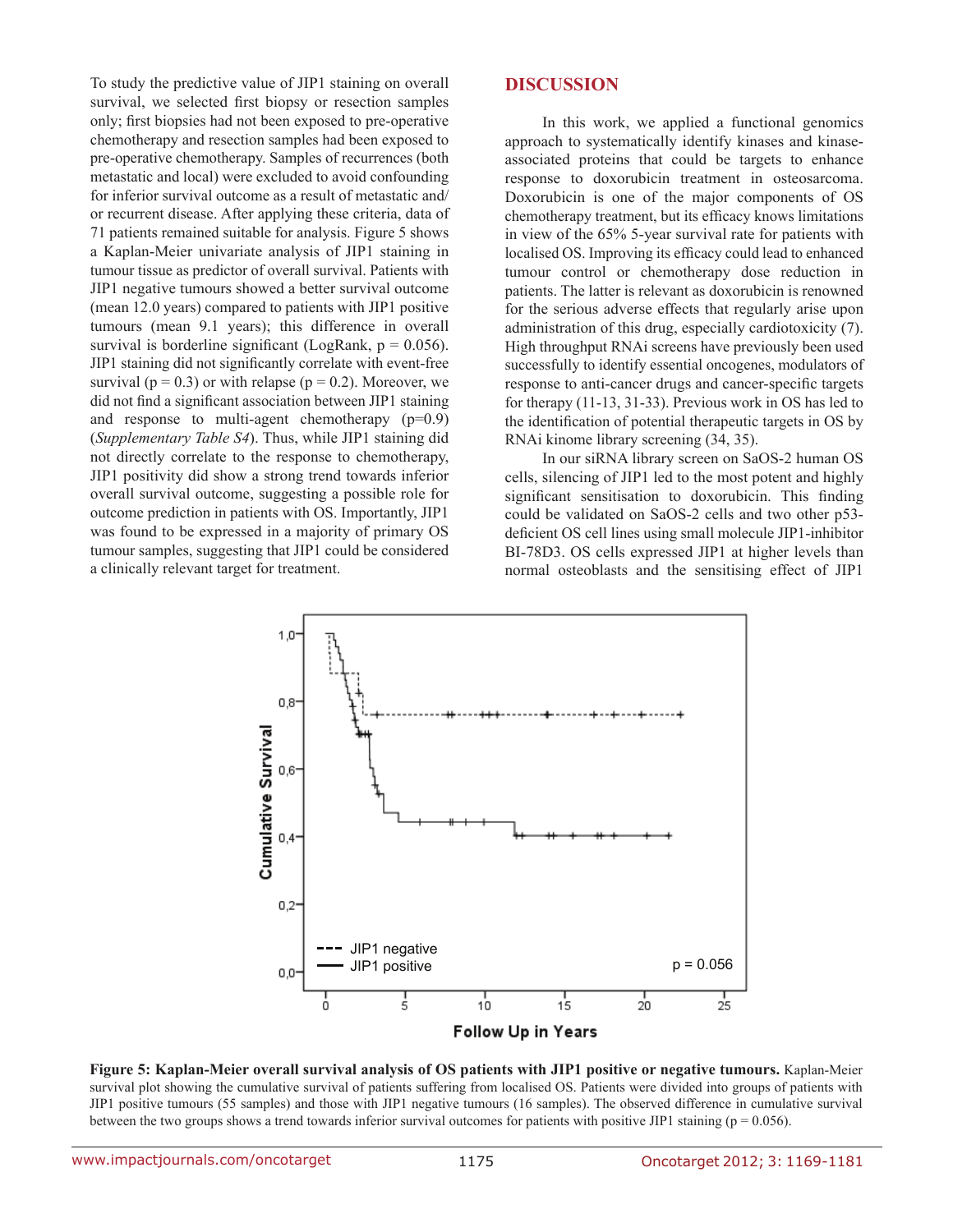inhibition to doxorubicin treatment was not observed in normal osteoblasts. This suggests that JIP1 is important for the survival of malignant, but not healthy cells subjected to chemotherapy, which makes JIP1 a potential target for selective anticancer therapy.

JIP1 is a scaffold protein that, in response to cellular stress, assembles a JNK activation module containing various kinases upstream of JNK, such as MKK4, MKK7 and MLK family members. The physical proximity between the JNK-signalling components in the JIP1/JNK signalling complex facilitates the phosphorylation of JNK and subsequent activation of the JNK signalling pathways. JIP1 inhibition is expected to alter or impair JNK-signalling, possibly leading to reduced c-Jun phosphorylation and downregulation of AP-1 transcriptional activation (22-27). JNK pathway activation is observed following cellular stress such as DNA damage, cytotoxic stress and γ-irradiation. However, the exact influence of JNK and AP-1 on cell death is ambiguous and reported to be cell and context dependent (6, 24, 27, 28, 36, 37). JNK has been found to promote as well as inhibit apoptosis, possibly depending on different upstream stimuli. In addition, JNK pathway activation has been suggested to promote p53-induced apoptosis. Hence, JNK might only exerts its anti-apoptotic effects in p53 deficient tumour cells (28). Our observations are in line with the described regulation of the JIP1/JNK signalling module. Treatment with doxorubicin induced JNK phosphorylation in p53 deficient LM7 cells, but not in p53 wild type U2OS cells, and inhibition of the JIP1-JNK interaction completely abrogated JNK phosphorylation. In addition, p53-null SaOS-2 and LM7 cells and p53-mutated MG-63 cells, but not p53 wild type U2OS cells (38-40) and normal osteoblasts, were sensitised to doxorubicin cytotoxicity upon JIP1 inhibition. Furthermore, increased cytotoxicity upon combination treatment was associated with promotion of apoptosis induction. This leads us to hypothesise that p53 deficient OS cells are sensitised to doxorubicin by inhibition of anti-apoptotic JNK signalling. However, given the relatively small number of cell lines analysed and the redundancy in survival pathways in tumour cells, this theory remains speculative.

The pharmacological verification of the chemosensitising effect of JIP1 inhibition in OS cells with BI-78D3 is promising in view of possible clinical translation of this treatment strategy, because whereas RNAi is a powerful, efficient method for the systematic discovery of drug targets, its applicability in a clinical setting is limited, mainly due to delivery issues. Although there is progression in the field of siRNA delivery techniques and some siRNAs are currently in clinical development, small molecule inhibitors generally have better pharmacokinetic properties and the road to clinical application seems less cumbersome than for siRNA (41). Additional treatment with a JIP1-inhibitor in OS patients receiving doxorubicin seems a realistic scenario that may elicit improved treatment efficacy and thus requires clinical studies.

To assess the potential clinical relevance of JIP1 expression in OS patients, we analysed human OS tissue samples by immunohistochemical staining of TMAs and correlated JIP1 staining to clinical outcome. At present, there is no specific predictive or prognostic marker in OS (42, 43). Prediction of treatment and/or survival outcomes might be of importance for the stratification of patients to treatment regimens and enable a more individualised treatment of OS patients by offering those patients additional targeted therapy when it could be anticipated that they will benefit from this specific treatment strategy. The importance of the discovery of reliable biomarkers in OS and their possible role in targeted treatment design has recently been highlighted by other research groups. (42-45). In this work, we were particularly interested in the correlations between JIP1 staining and survival and between JIP1 staining and chemotherapy response. Since, as demonstrated herein, silencing of JIP1 in OS cells enhances response to doxorubicin, high JIP1 expression levels in OS could perhaps correlate with inferior response to chemotherapy with doxorubicin and consequently inferior survival outcomes. In our tested dataset, we could not correlate JIP1 expression to inferior response to chemotherapy, possibly because all tested specimens were subdued to multi-agent chemotherapy and not doxorubicin mono-therapy. Also, given the presumed effect of JIP1 inhibition being dependent on defective p53, it might be worthwhile to analyse the tested specimens for p53 status. We did observe a distinct difference in overall survival between patients with positive and negative JIP1 staining, where positive JIP1 staining appeared associated with inferior survival outcome. While this finding needs confirmation in an independent dataset, our observation suggests that JIP1 could be a predictor for overall survival in patients with localised OS. Furthermore, JIP1 was found to be expressed in the majority of patient tissue samples, indicating that JIP1 is a relevant molecule in OS and that exploitation of JIP1 inhibition as additional treatment to current standard chemotherapy regimens could be beneficial to a majority of OS patients. In conclusion, based on our results, we propose JIP1 as a potential new drug target for OS to enhance the efficacy of chemotherapies including doxorubicin.

# **Materials and methods**

#### *Cell culture and compounds*

Human osteosarcoma cell lines SaOS-2, MG-63, U2OS and LM7 (39) were kindly provided by Dr. F. van Valen (Westfalische Wilhelms-Universität, Münster, Germany), Dr. C. Löwik (Leiden University Medical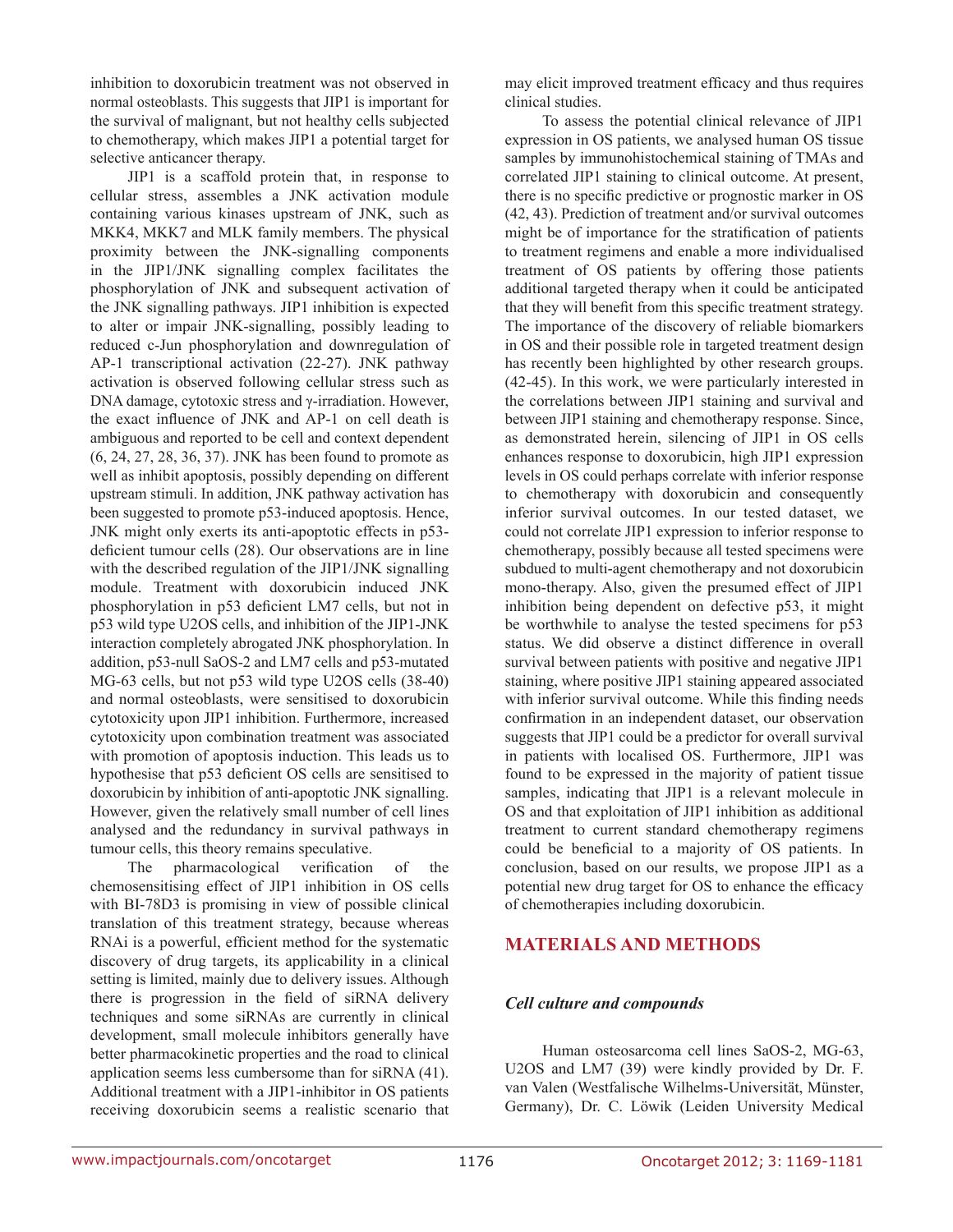Center, Leiden, the Netherlands), Dr. S. Lens (Netherlands Cancer Institute, Amsterdam, the Netherlands) and Prof. Dr. E.S. Kleinerman (MD Anderson Cancer Center, Houston, TX, USA), respectively. Human primary (shortterm culture) osteoblasts Hum63, Hum65 and Hum71 were obtained from otherwise healthy patients undergoing total knee replacement after informed consent. All cells, with the exception of LM7, were cultured in D-MEM (PAA Laboratories) supplemented with 10% fetal calf serum (FCS) and 1 mg/mL Penicillin-Streptomycin (Gibco) at 37°C and 5%  $CO<sub>2</sub>$  in a humidified incubator. LM7 was cultured in E-MEM (Lonza) supplemented with 10% FCS, 1 mg/mL Pen-Strep, 1% non-essential amino acids, 1% sodium pyruvate, 2 nM L-glutamine and 2% MEM-Vitamin solution (all: Gibco, Invitrogen) at 37ºC and  $5\%$  CO<sub>2</sub> in a humidified incubator. Doxorubicin (TEVA/Pharmachemie, Haarlem, the Netherlands) was diluted in D-MEM to the desired concentrations prior to use. The small molecule JIP1-inhibitor BI-78D3 (Sigma) (22) was dissolved in DMSO and diluted to the appropriate concentration in PBS directly prior to use.

#### *siRNA library screening*

The siRNA screen was performed at the RNA Interference Functional Oncogenomics Laboratory (RIFOL) core facility of the VUmc Cancer Center Amsterdam, using an automated platform and the Human Protein Kinases ON-TARGET*plus* siRNA library from Thermo Fisher Scientific Dharmacon (Lafayette, CO). This library comprises siRNAs targeting 788 kinase and kinase-associated genes. Four different siRNA duplexes designed against each target gene were pooled and arrayed for screening in 96-well plate format. siRNA against PLK1 was used as a positive control for cell death and mock treated wells served as negative controls. For confirmation studies, individual siGENOME siRNAs (TFS Dharmacon) were used. Forward transfections were done according to the manufacturer's recommendations, using 25 nM siRNA and 0.05% (v/v) Dharmafect 1 transfection reagent (TFS Dharmacon) in 100 μL culture medium. Figure 1A shows a schematic overview of the screen design. The screens were performed three times, each time including one set of plates with doxorubicin and one without. SaOS-2 cells were plated at a density of 2,000 cells/well in 96 well plates (Greiner) and transfected with siRNAs the next day. Two days post-transfection, doxorubicin was added to one set of plates to a final concentration of 30 ng/mL; culture medium was added to the other set. Four days after the start of doxorubicin treatment, cell viability was determined using the CellTiter-Blue (CTB) Cell Viability Assay (Promega), measuring fluorescence at 540 nm excitation and 590 nm emission wavelengths using a Tecan Infinite F200 Microplate Reader (Tecan Trading AG, Switzerland). The CTB Cell Viability Assay measures metabolic capacity of viable cells by reduction of the indicator dye resazurin into fluorescent resofurin through the action of cellular enzymes, in which the measured fluorescent signal is proportional to the number of viable cells (www.promega.com).

Plate data was read and configured in R (The R Project for Statistical Computing) (46) using the cellHTS2 software package (47). We used the negative control-medians per plate to center plate-specific log2 intensities and then computed robust z-scores per screen. The z-score matrix containing 3 untreated and 3 treated screens was used to study the combination treatment effect (i.e., combined effect of doxorubicin and siRNA as discriminated from single agent effects) by means of an empirical- Bayes linear model, using the limma software package (48). The obtained p-values for the combination treatment effect were then corrected for multiple testing using Benjamini & Hochberg's step-up false discovery rate (FDR) (49). The magnitude of sensitisation to doxorubicin by siRNA transfection was estimated by calculating the ratio of mean cytotoxicity observed after combination treatment over mean cytotoxicity observed after doxorubicin treatment.

# *Doxorubicin dose response analysis and apoptosis assay*

Human OS cells or primary osteoblasts were plated at a density of 2,000 cells/well in 96-well format and transfected with JIP1 siRNA as described above or incubated with BI-78D3 at a non-toxic dose of 10 nM. Two days after siRNA transfection or concurrently with BI-78D3 addition, cells were treated with a doxorubicin dose range and four days later cell viability was assessed using the CTB assay as described above. To analyse apoptosis, OS cells were plated in white opaque 96-wells plates and treated with doxorubicin (0.1 μg/mL) or combination treatment with doxorubicin plus BI-78D3 (10nM). At 24h post-treatment, caspase activity was measured using the Caspase-Glo 3/7 assay (Promega) according to the manufacturer's instructions. Luminescence read-out was performed using a Tecan Infinite F200 Microplate Reader (Tecan Trading AG, Switzerland). Results were analysed using GraphPad Prism® Version 5.01 (GraphPad Software Inc.). Relative caspase activity was normalised to the signal measured in the control (PBS) condition.

# *Quantitative RT-PCR*

Cells were plated, allowed to adhere and transfected with siRNA as described above. Two days post-transfection cells were harvested by trypsinisation. Cellular RNA was isolated using the RNeasy Kit (Qiagen) and quantified by spectrophotometry using the NanoDrop ND-1000 and ND-1000 software version 3.3 (Isogen Lifescience). Per sample, 1 μg total RNA was reverse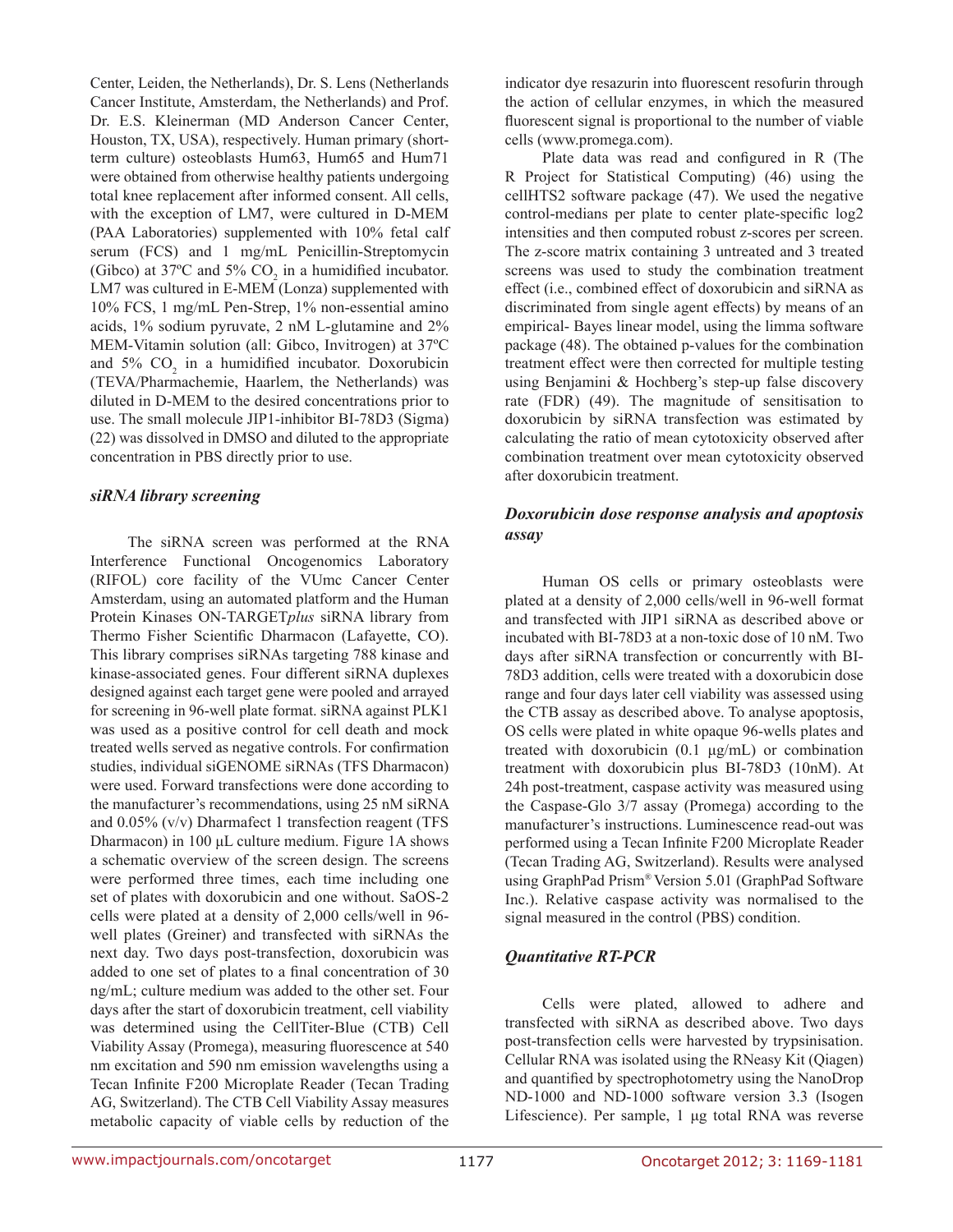transcribed into cDNA using the SuperScript® III RT kit plus Random Primers (Invitrogen). Real time quantitative PCR for MAPK8IP1 / JIP1 was performed using the Quantitect primer assay designed for detection with SYBR-Green (Qiagen). Amplification was measured on a LightCycler® 480 and analysed using the corresponding software, Version 1.5 (Roche). Relative MAPK8IP1 / JIP1 gene expression was normalised to that of GAPDH using the  $\Delta \Delta C$  method (50).

#### *Immunoprecipitation and Western blot analysis*

Baseline JIP1 protein expression levels across OS cell lines and primary osteoblasts and JIP1 downregulation at the protein level 1-5 days after transfection of SaOS-2 cells was assessed using Western blot. Cells were lysed in buffer containing Protease and Phosphatase Inhibitor Cocktails (Sigma). Proteins were quantified with the BCA protein Assay Kit (Pierce). A total of 30 μg protein per sample was separated on a SDS-PAGE gel and transferred to a PVDF membrane. Blots were incubated with primary antibodies rabbit-anti-MAPK8IP1 (181- 193) at a dilution of 1:1,000 (Sigma-Aldrich) and mouseanti-β-actin (Abcam) at a dilution of 1:10,000, followed by secondary antibody incubation with HRP-conjugated goat-anti-rabbit and goat-anti-mouse immunoglobulins (DAKO), respectively. Protein detection and visualisation was performed using ECL<sup>+</sup> Western Blotting Detection Reagents (Pierce).

Regulation of JIP1 and JNK phosphorylation following doxorubicin and JIP1-inhibitor BI-78D3 treatment was analysed by immunoprecipitation followed by Western blot analysis. OS cells and human primary osteoblasts were plated and treated with doxorubicin (0.3 μg/mL) or combination treatment with doxorubicin plus BI-78D3 (10 nM) for 4 h and then lysed in phospho-lysis buffer (HEPES containing 0.5% β-glucose, 0.1% DTT,  $0.1\%$  Na<sub>3</sub>VO<sub>4</sub>) containing Protease and Phosphatase Inhibitor Cocktails (Sigma). For immunoprecipitation, 25 μL of IgG-sepharose beads (Pierce) were incubated with 2 μL rabbit-anti-MAPK8IP1 antibody for 1 h at 4ºC under continuous motion. The antibody-bead conjugates were collected by centrifugation, mixed with 60 μg protein lysate for 1 h at 4ºC under continuous motion. Immunoprecipitates were collected by centrifugation. Sample separation and transfer followed as described above. Primary antibody incubation was done using rabbit-anti-phospho-JNK (Cell Signalling) and secondary antibody incubation and protein detection were performed as described above. Protein levels were quantified using the Image J tool (National Institute of Health, USA). Intensities were normalised to β-actin levels in the Western blots and to the internal control sample in the immunoprecipitation.

#### *Tissue micro arrays and immunohistochemistry*

Two tissue micro arrays (TMAs) containing a total of 647 cores of human primary OS samples (corresponding to 130 OS patients) and 20 control tissue cores, were stained and analysed for JIP1 expression (*Supplementary Figure* S2A) and then correlated to clinical and survival data. The TMAs were crafted at the Leiden University Medical Center (LUMC, Leiden, the Netherlands) according to the protocol described in *Mohseny* et al. (51). All patients were treated for OS at the LUMC in the period between 1984-2009. Available clinical data includes: age, gender, location and side of the primary tumour, response to chemotherapy according to the Huvos grading system (52) (when available), metastasis, recurrence, date of recurrence, survival, date of death (when applicable) and time of follow-up. (*See Supplementary Table S4*) The tissue array slides were heated at 60ºC for 20 minutes prior to deparaffinization in Xylene and rehydration in a graded series of alcohol. Endogenous peroxidase activity was inhibited by incubation with  $0.3\%$  H<sub>2</sub>O<sub>2</sub> diluted in methanol for 30 minutes. The arrays were boiled in 10 mM citrate buffer (pH 6) for 10 minutes and subsequently rinsed in PBS. The slides were incubated with rabbit-anti-MAPK8IP1 (181-193) primary antibody at a dilution of 1:500 O/N at 4°C. Antigen visualisation was performed using the EnVision<sup>+</sup> Poly-HRP IHC Kit (Immunologic) and DAB chromogen solution. Slides were counterstained with hematoxylin, dehydrated and mounted.

#### *Tissue micro array scoring*

The stained TMA slides were automatically scanned using a digital whole slide scanning system (Mirax slide Scanner system 3DHISTECH Ltd., Budapest, Hungary), equipped with a numerical aperture of 0.75 and a Sony DFW-X710 Fire Wire 1/3" type progressive SCAN IT CCD (pixel size  $4.65 \times 4.65 \mu m$ ), with an actual scan resolution (effective pixel size in the sample plane) at 20x objective of 0.23 μm. All 647 samples were independently examined and scored by two of the authors (JP and PE). The scoring was performed using dedicated TMA scoring software (3DHISTECH Ltd., Budapest, Hungary) in a blinded fashion. To facilitate the scoring and improve the reproducibility of scoring, a consensus chart with exemplary staining patterns per category was created (*Supplementary Figure S2B*) and used by the observers during the scoring of the samples. The staining per tissue was assessed and valued as "negative" or "positive". Due to loss of cores during the cutting and staining procedure, not all cores could be included for analysis. Samples were considered unsuitable for scoring when less than 30% of tissue was present on the digital copy of the tissue core. In case of insufficient tissue, the cores were given the value "no data". Of each tumour, three cores are present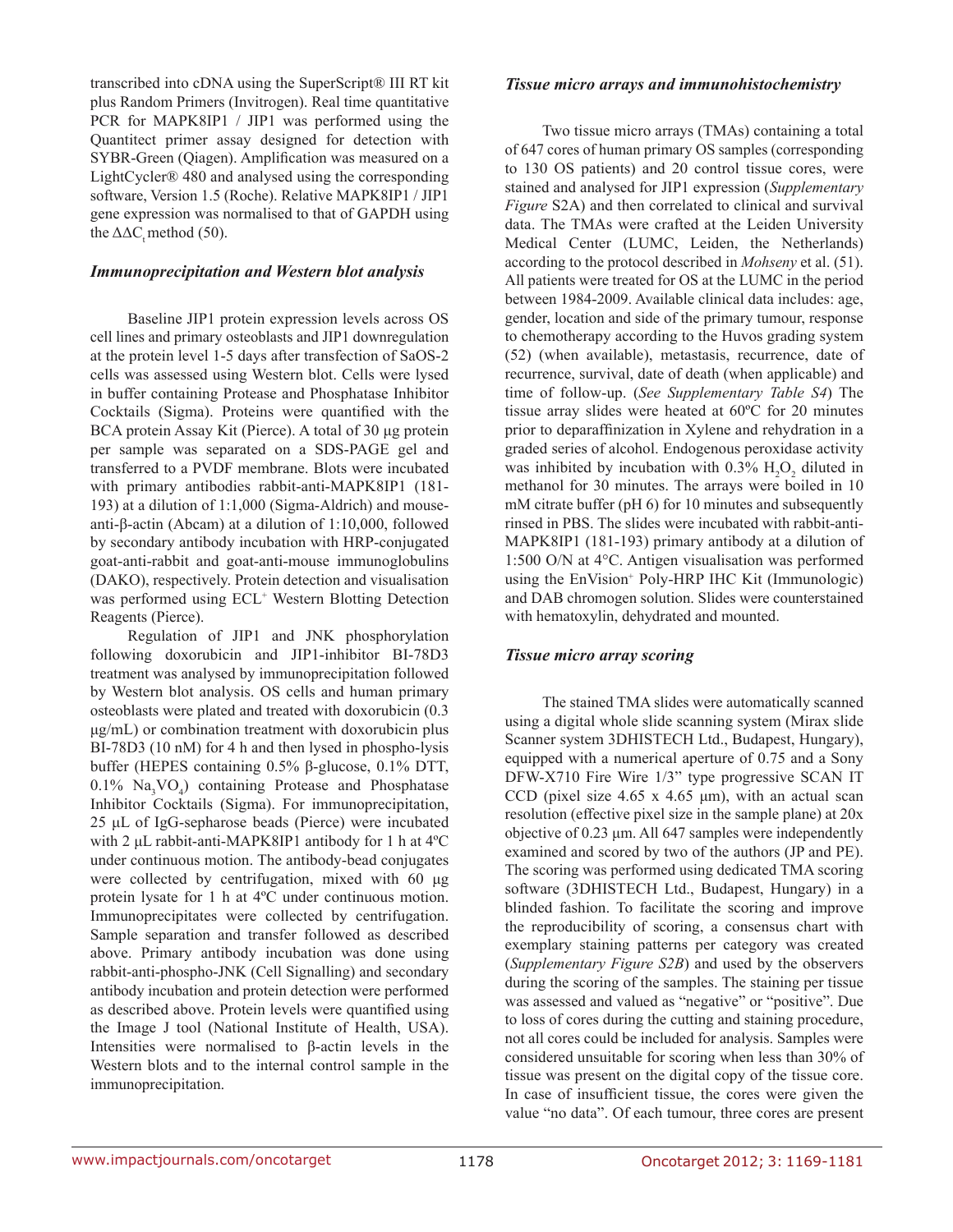on the TMA. The grading scale consistend of 3 values (0  $=$  no data; 1 = negative; 2 = positive) To assure a robust staining score, i.e. reliable scoring per tumour sample, we applied a threshold of a minimum of 6 scores 1 or 2 (excluding "no data" observations) for tumours to be included in the statistical analysis. We used the mean of the scores to assign the final staining result (positive or negative) to a sample. The clinical data and the staining results were entered and statistically analysed in SPSS, version 17.0 (SPSS Software, Inc., Chicago, IL, USA). To assess inter- and intra-observer agreement in grading JIP1 staining, Kappa statistics were used. Because interand intra-observer reproducibility may be biased by an overemphasis on patients with grade 0 findings, kappa values were therefore also calculated with the exclusion of grade 0 findings (censored Kappa). Values between 0 and 1 were interpreted according to modified published guidelines (53, 54) (*Supplementary Table S3*). Kaplan-Meier analysis was used to assess survival and differential survival between groups was analysed using the Log Rank test. To determine significant differences between categorical groups, the Pearson chi-square test was used. In numerical groups, the independent t-test and oneway ANOVA were used. The threshold for statistical significance was set at  $p < 0.05$ .

### **Acknowledgements**

We acknowledge dr. Esther Hulleman for advice on experiment design and Ida van der Meulen and Laurine Wedekind for technical assistance.

Grant support: JP is supported by the Individualised Musculoskeletal Regeneration and Reconstruction Network (Danish Research Council), Aarhus, Denmark; and by VONK: VUmc Onderzoek naar Kinderkanker, Amsterdam, the Netherlands. The RIFOL high-throughput screening facility is supported by the Stichting VUmc CCA, Amsterdam, the Netherlands.

#### **Authors' contributions**

JP performed the experiments, interpreted experimental data, conceived and drafted the manuscript. PE performed analysis and correlations of tissue staining and clinical data. MH helped interpret experimental data, optimise experimental set-up, critically reviewed and corrected the manuscript. RM performed statistical analysis of the high-throughput screening data. AC provided tissue micro arrays and clinical data. JB provided the TMA scanning platform and software and performed the scanning. HV provided the siRNA library. BR and GK reviewed and corrected the manuscript. VB supervised the project, helped design experiments and interpret experimental data and critically reviewed the contents of the manuscript. All authors read and approved the final

manuscript.

#### **Conflict of interests**

The authors declare that they have no conflicts of interest.

# **Reference**

- 1. Bacci, G., Ferrari, S., Bertoni, F., Picci, P., Bacchini, P., Longhi, A., Donati, D., Forni, C., Campanacci, L., and Campanacci, M. (2001) Histologic response of highgrade nonmetastatic osteosarcoma of the extremity to chemotherapy. Clin. Orthop. Relat Res., 186-196
- 2. Bacci, G., Rocca, M., Salone, M., Balladelli, A., Ferrari, S., Palmerini, E., Forni, C., and Briccoli, A. (2008) High grade osteosarcoma of the extremities with lung metastases at presentation: treatment with neoadjuvant chemotherapy and simultaneous resection of primary and metastatic lesions. J. Surg. Oncol. 98, 415-420
- 3. Bielack, S. S., Kempf-Bielack, B., Delling, G., Exner, G. U., Flege, S., Helmke, K., Kotz, R., Salzer-Kuntschik, M., Werner, M., Winkelmann, W., Zoubek, A., Jurgens, H., and Winkler, K. (2002) Prognostic factors in highgrade osteosarcoma of the extremities or trunk: an analysis of 1,702 patients treated on neoadjuvant cooperative osteosarcoma study group protocols. J. Clin. Oncol. 20, 776-790
- 4. Bielack, S. S., Carrle, D., Hardes, J., Schuck, A., and Paulussen, M. (2008) Bone tumors in adolescents and young adults. Curr. Treat. Options. Oncol. 9, 67-80
- 5. Scotlandi, K., Picci, P., and Kovar, H. (2009) Targeted therapies in bone sarcomas. Curr. Cancer Drug Targets. 9, 843-853
- 6. Huang, G., Mills, L., and Worth, L. L. (2007) Expression of human glutathione S-transferase P1 mediates the chemosensitivity of osteosarcoma cells. Mol. Cancer Ther. 6, 1610-1619
- 7. Blay, J. Y. (2007) Chemotherapy for osteosarcoma without high-dose methotrexate: another piece in the puzzle. Onkologie. 30, 226-227
- 8. Lewis, I. J., Nooij, M. A., Whelan, J., Sydes, M. R., Grimer, R., Hogendoorn, P. C., Memon, M. A., Weeden, S., Uscinska, B. M., van, G. M., Kirkpatrick, A., Hauben, E. I., Craft, A. W., and Taminiau, A. H. (2007) Improvement in histologic response but not survival in osteosarcoma patients treated with intensified chemotherapy: a randomized phase III trial of the European Osteosarcoma Intergroup. J. Natl. Cancer Inst. 99, 112-128
- 9. Smeland, S., Wiebe, T., Bohling, T., Brosjo, O., Jonsson, K., and Alvegard, T. A. (2004) Chemotherapy in osteosarcoma. The Scandinavian Sarcoma Group experience. Acta Orthop. Scand. Suppl 75, 92-98
- 10. Hughes, D. P. (2009) Strategies for the targeted delivery of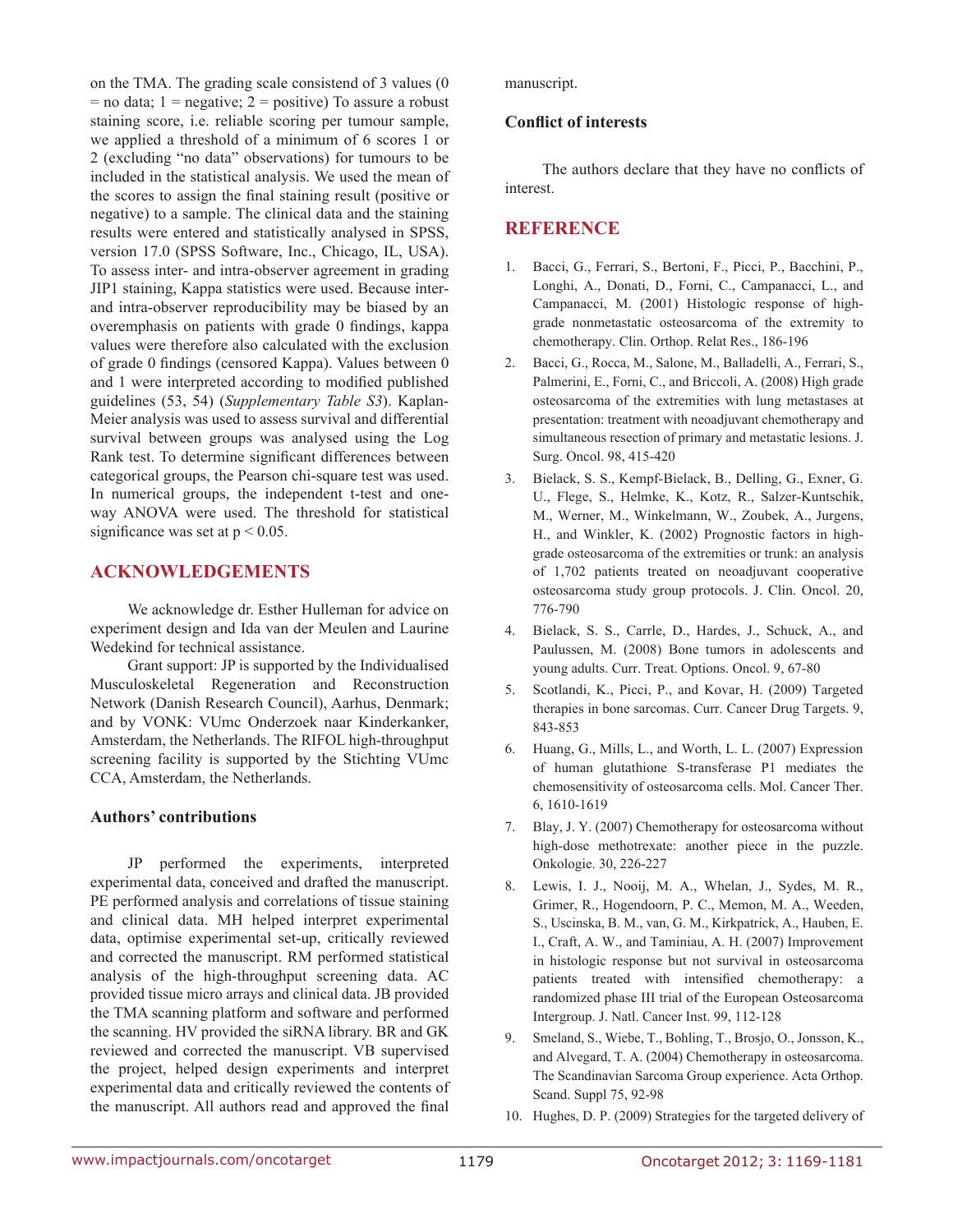therapeutics for osteosarcoma. Expert. Opin. Drug Deliv. 6, 1311-1321

- 11. Mullenders, J., and Bernards, R. (2009) Loss-of-function genetic screens as a tool to improve the diagnosis and treatment of cancer. Oncogene 28, 4409-4420
- 12. MacKeigan, J. P., Murphy, L. O., and Blenis, J. (2005) Sensitized RNAi screen of human kinases and phosphatases identifies new regulators of apoptosis and chemoresistance. Nat. Cell Biol. 7, 591-600
- 13. Swanton, C., Nicke, B., Marani, M., Kelly, G., and Downward, J. (2007) Initiation of high frequency multidrug resistance following kinase targeting by siRNAs. Cell Cycle 6, 2001-2004
- 14. Johnson, S. A., and Hunter, T. (2005) Kinomics: methods for deciphering the kinome. Nat. Methods 2, 17-25
- 15. Manning, G., Whyte, D. B., Martinez, R., Hunter, T., and Sudarsanam, S. (2002) The protein kinase complement of the human genome. Science 298, 1912-1934
- 16. Ivy, S. P., Wick, J. Y., and Kaufman, B. M. (2009) An overview of small-molecule inhibitors of VEGFR signaling. Nat. Rev. Clin. Oncol. 6, 569-579
- 17. Kawabe, T. (2004) G2 checkpoint abrogators as anticancer drugs. Mol. Cancer Ther. 3, 513-519
- 18. Kim, L. C., Song, L., and Haura, E. B. (2009) Src kinases as therapeutic targets for cancer. Nat. Rev. Clin. Oncol. 6, 587-595
- 19. Senderowicz, A. M., and Sausville, E. A. (2000) Preclinical and clinical development of cyclin-dependent kinase modulators. J. Natl. Cancer Inst. 92, 376-387
- 20. Gotink, K. J., and Verheul, H. M. (2010) Anti-angiogenic tyrosine kinase inhibitors: what is their mechanism of action? Angiogenesis. 13, 1-14
- 21. Zhang, J. H., Chung, T. D., and Oldenburg, K. R. (1999) A Simple Statistical Parameter for Use in Evaluation and Validation of High Throughput Screening Assays. J. Biomol. Screen. 4, 67-73
- 22. Stebbins, J. L., De, S. K., Machleidt, T., Becattini, B., Vazquez, J., Kuntzen, C., Chen, L. H., Cellitti, J. F., Riel-Mehan, M., Emdadi, A., Solinas, G., Karin, M., and Pellecchia, M. (2008) Identification of a new JNK inhibitor targeting the JNK-JIP interaction site. Proc. Natl. Acad. Sci. U. S. A 105, 16809-16813
- 23. Ikezoe, T., Yang, Y., Taguchi, H., and Koeffler, H. P. (2004) JNK interacting protein 1 (JIP-1) protects LNCaP prostate cancer cells from growth arrest and apoptosis mediated by 12-0-tetradecanoylphorbol-13-acetate (TPA). Br. J. Cancer 90, 2017-2024
- 24. Vaishnav, M., MacFarlane, M., and Dickens, M. (2011) Disassembly of the JIP1/JNK molecular scaffold by caspase-3-mediated cleavage of JIP1 during apoptosis. Exp. Cell Res. 317, 1028-1039
- 25. Whitmarsh, A. J., Kuan, C. Y., Kennedy, N. J., Kelkar, N., Haydar, T. F., Mordes, J. P., Appel, M., Rossini, A. A., Jones, S. N., Flavell, R. A., Rakic, P., and Davis, R. J.

(2001) Requirement of the JIP1 scaffold protein for stressinduced JNK activation. Genes Dev. 15, 2421-2432

- 26. Blanco, S., Sanz-Garcia, M., Santos, C. R., and Lazo, P. A. (2008) Modulation of interleukin-1 transcriptional response by the interaction between VRK2 and the JIP1 scaffold protein. PLoS. One. 3, e1660
- 27. Dunn, C., Wiltshire, C., MacLaren, A., and Gillespie, D. A. (2002) Molecular mechanism and biological functions of c-Jun N-terminal kinase signalling via the c-Jun transcription factor. Cell Signal. 14, 585-593
- 28. Liu, J., and Lin, A. (2005) Role of JNK activation in apoptosis: a double-edged sword. Cell Res. 15, 36-42
- 29. Kim, J. W., Kim, M. J., Kim, K. J., Yun, H. J., Chae, J. S., Hwang, S. G., Chang, T. S., Park, H. S., Lee, K. W., Han, P. L., Cho, S. G., Kim, T. W., and Choi, E. J. (2005) Notch interferes with the scaffold function of JNK-interacting protein 1 to inhibit the JNK signaling pathway. Proc. Natl. Acad. Sci. U. S. A 102, 14308-14313
- 30. Engstrom, W., Ward, A., and Moorwood, K. (2010) The role of scaffold proteins in JNK signalling. Cell Prolif. 43, 56-66
- 31. Schlabach, M. R., Luo, J., Solimini, N. L., Hu, G., Xu, Q., Li, M. Z., Zhao, Z., Smogorzewska, A., Sowa, M. E., Ang, X. L., Westbrook, T. F., Liang, A. C., Chang, K., Hackett, J. A., Harper, J. W., Hannon, G. J., and Elledge, S. J. (2008) Cancer proliferation gene discovery through functional genomics. Science 319, 620-624
- 32. Peterson, D., Lee, J., Lei, X. C., Forrest, W. F., Davis, D. P., Jackson, P. K., and Belmont, L. D. (2010) A chemosensitization screen identifies TP53RK, a kinase that restrains apoptosis after mitotic stress. Cancer Res. 70, 6325-6335
- 33. Whitehurst, A. W., Bodemann, B. O., Cardenas, J., Ferguson, D., Girard, L., Peyton, M., Minna, J. D., Michnoff, C., Hao, W., Roth, M. G., Xie, X. J., and White, M. A. (2007) Synthetic lethal screen identification of chemosensitizer loci in cancer cells. Nature 446, 815-819
- 34. Yamaguchi, U., Honda, K., Satow, R., Kobayashi, E., Nakayama, R., Ichikawa, H., Shoji, A., Shitashige, M., Masuda, M., Kawai, A., Chuman, H., Iwamoto, Y., Hirohashi, S., and Yamada, T. (2009) Functional genome screen for therapeutic targets of osteosarcoma. Cancer Sci. 100, 2268-2274
- 35. Yang, C., Ji, D., Weinstein, E. J., Choy, E., Hornicek, F. J., Wood, K. B., Liu, X., Mankin, H., and Duan, Z. (2010) The kinase Mirk is a potential therapeutic target in osteosarcoma. Carcinogenesis 31, 552-558
- 36. Shaulian, E., and Karin, M. (2002) AP-1 as a regulator of cell life and death. Nat. Cell Biol. 4, E131-E136
- 37. Wang, I. C., Chen, Y. J., Hughes, D. E., Ackerson, T., Major, M. L., Kalinichenko, V. V., Costa, R. H., Raychaudhuri, P., Tyner, A. L., and Lau, L. F. (2008) FoxM1 regulates transcription of JNK1 to promote the G1/S transition and tumor cell invasiveness. J. Biol. Chem. 283,